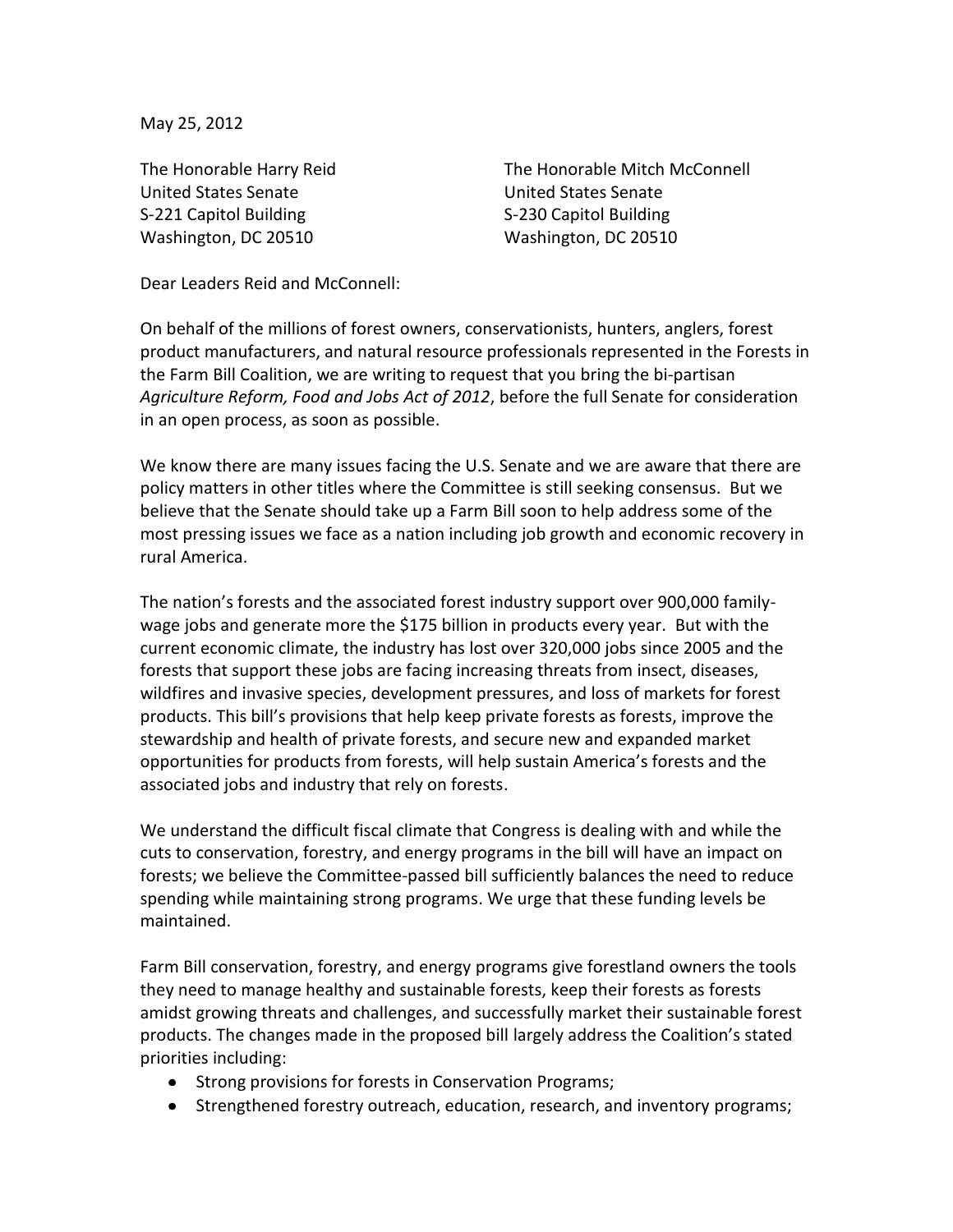- Tools to combat forest-related invasive species; and
- Improved forest market opportunities.

While the removal of certain authorities, such as the Watershed Forestry Assistance Program and the Cooperative Forest Markets Program, remain of concern to organizations in the Coalition, we believe these issues can be resolved moving forward.

Again, we urge you to bring the *Agriculture Reform, Food and Jobs Act of 2012* to the Senate floor as soon as possible, for consideration by the full Senate, to ensure that the nation's private forest owners and the communities and industries that rely on them, can have assurance that the tools that help keep private forests healthy and sustainable, will continue into the future.

Thank you for your consideration.

Sincerely,

American Forest Foundation American Forests American Loggers Council Appalachian Mountain Club Arkansas Forestry Association Biomass Thermal Energy Council California Forestry Association Empire State Forest Products Association Environmental and Energy Study Institute Forest Capital Partners Hardwood Federation Indiana Forestry and Woodland Owners Association Kentucky Forest Industries Association Land Trust Alliance Louisiana Forestry Association Michigan Forest Association Montana Forest Owners Association National Alliance of Forest Owners National Association of Forest Service Retirees National Association of Conservation Districts National Association of State Foresters National Association of University Forest Resources National Wild Turkey Federation National Woodland Owners Association The Nature Conservancy Ohio Forestry Association Oregon Small Woodlands Association